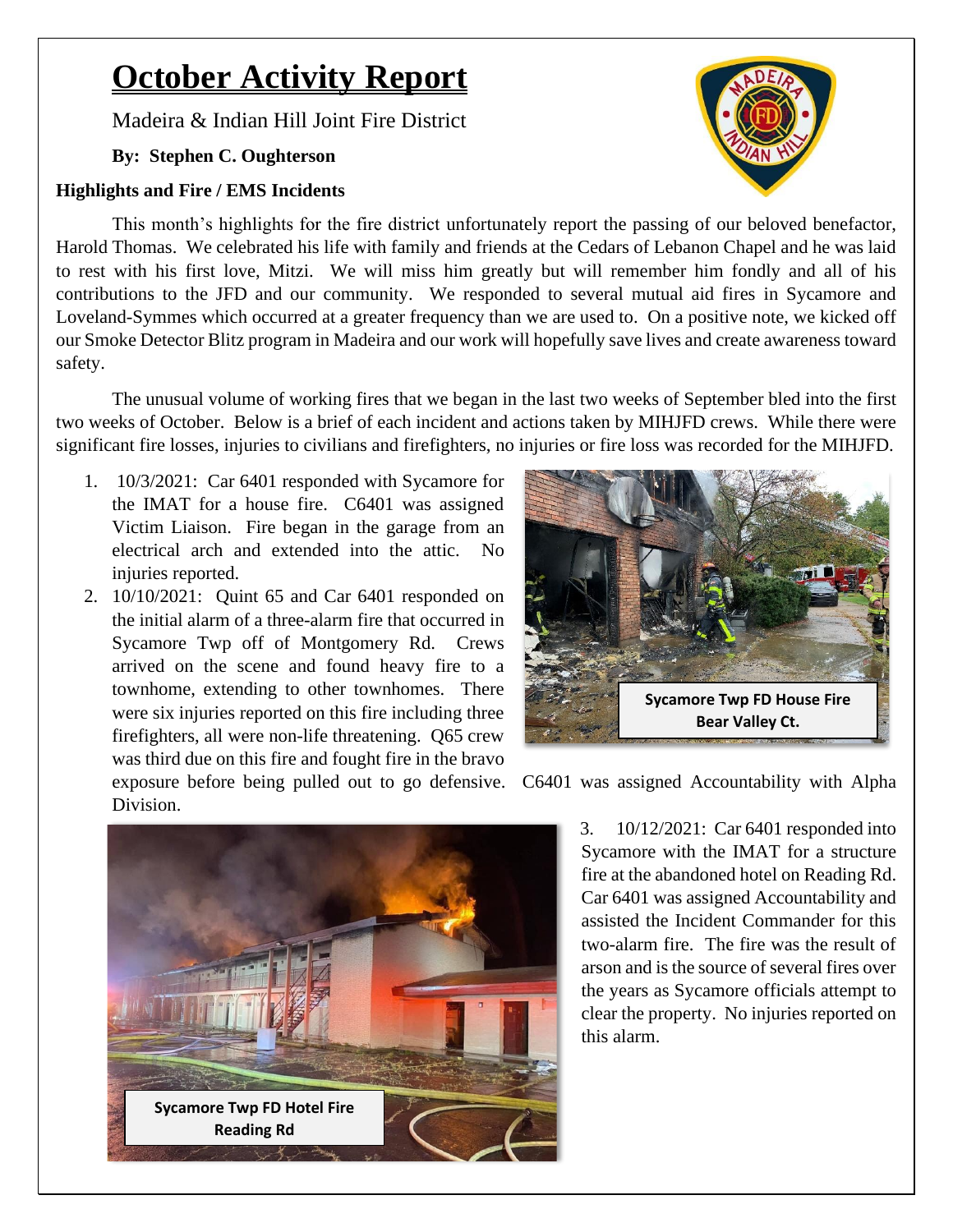4. 10/16/2021: Engine 64 and Car 6401 responded on the initial alarm of a structure fire in Symmes Twp. C6401 arrived behind the IC and was assigned Alpha Division. Fire reported in the basement and crews extinguished fire before it could extend to the upper floors. Engine 64 was assigned an On-Deck position

and then relieved crews in the basement to perform ventilation and overhaul. No injuries reported, the cause of the fire was being investigated. The fire started on or near the workbench on the unfinished side of the basement.

- 5. 10/19/2021: Quint 65 and Car 6401 responded on the initial alarm for a structure fire at a townhome in Sycamore Twp off of Keller Rd. Quint 65 arrived second due to this alarm and was assigned to the roof for ventilation. Car 6401 was assigned Charlie Division. Two civilian injuries were reported and the cause of the fire was careless smoking near home oxygen equipment. The fire was contained to the townhome of origin through quick work of the first arriving crews.
- 6. 10/21/2021: Car 6401 responded with the IMAT into Deerfield Twp for a garage fire that extended into the living and attic area. Crews knocked down a heavy amount of fire when they arrived and contained the fire before it extended into the attached Bravo exposure. Care 6401 was assigned to assist Charlie Division.



We responded to 128 medical calls in October and we are still on pace to have our busiest year. Among those calls included a Little Miami River response to assist Miami Twp. with a water rescue. Our crews made contact with the Incident Commander and provided manpower to assist with boat launch. Mutual aid units from Anderson and Loveland-Symmes Fire Departments also assisted with the rescue. Two kayakers from two separate incidents, were assisted off the river after they both ran into complications on the river which stranded them on an island near the Kelly Nature Preserve. Neither victim was injured nor was transported to the hospital. We are currently working with our mutual aid partners to increase training, command and response abilities for the Little Miami River between Loveland and Anderson.

**Special Events:** October was Fire Prevention Month and Capt. John Lynch worked with duty crews to go doorto-door to see that our residents have working smoke detectors. Information detailing that event is below in

 Commercial Fire Inspections Adoption Inspection Tent Permit / Safety Underground Storage Tank Commercial Plan Reviews Car Seat Inspection / Install Block Party Safety Presentations (100 kids) Station Tours Parade / Touch-a-Truck

Projects. The Hunter Trials were held in October and we worked with event organizers to pre-plan the event in case of injury. We responded to the field one time for a person who was thrown from a horse. The Polaris Ranger (Support 264) responded, but the medic unit was able to get direct access to the site on the field due to dry conditions. Indian Hill Service Department did a great job preparing the trials so that Support 264 could access all areas of the event in case of a medical or trauma event.

We hosted the "Aging Safely in the Home" program for the Senior Commission for Madeira at our Station 65. We presented safety information about general safety, fire and medical safety, avoiding trip hazards, the Knox Box and Premise History Program as well as the Address Sign program. There wasn't a large turn-out for this quality program presented by Capt. John Lynch.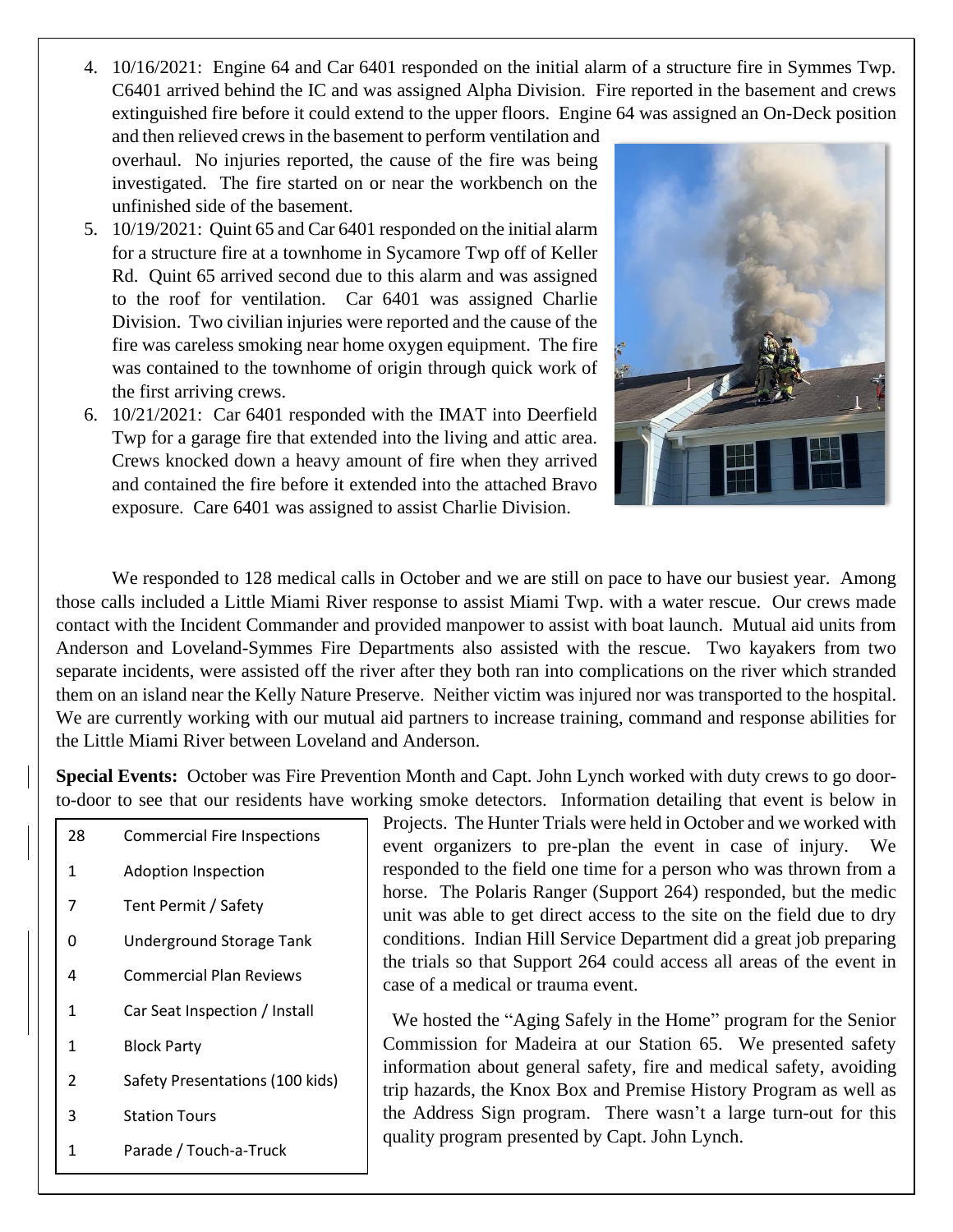

**Training:** Training for October included Live Fire Training and Tender / Drafting operations. Goshen Township sent their Tender and Capt. Rose to work with our crews to draft water from a static water source and train on tanker operations in areas with low water supply and high demand such as a defensive fire operation. We have several areas in our District that the water supply available will not meet the demands of a big fire in a big house.

Capt. Caceres, Toney Sanders and Chief Oughterson attended the annual arson conference held in Evendale. Capt. Caceres and Lt. Scheuerman attended ICS 400 Training. On duty crews also performed live fire training at the Loveland

Fire Tower with Milford, Hamilton Twp and Loveland-Symmes Fire Departments. Training focused on basement fire tactics. Lt. Scheuerman and Sean McCarthy attended Nozzle Forward, which teaches advanced tactics for moving hose lines. Zakk VanNottingham began Fire Safety Inspector class, which will complete pending a passing final certification test in the second week of November.

#### **Personnel:**

Average Daily Staffing was 7.5 for October. The last of our six part time personnel completed their orientation program. The newest part time personnel is FF / EMT John Schwettmann.

One of our personnel was injured while assisting the City of Madeira with a playground project. On-duty crews were assisting the Madeira Parks Committee install playground equipment along with other volunteers. A skid steer struck one of our firefighters holding a piece of the playground equipment. Injuries were minor and

the employee was transported by medic unit to Jewish to be evaluated. The firefighter returned to work after two shifts. BWC claim was submitted and the incident was investigated by Madeira P.D.

As reported in July, we submitted the budget request to include improving the leadership core and finishing Position 8 by hiring two FF / Paramedics. I met with Indian Hill Public Safety Committee Meeting on September 9<sup>th</sup> to present our budget and answer questions.

We reported this summer that we hired six new firefighters directly from an Interview Day at Scarlet Oaks Vocational. The process to get the new personnel continued in September as two more personnel have begun their employment with the JFD after a three day orientation. The new employees will work a set schedule, one 24 hour shift every sixth day. The employees are brand new to the fire service so they will not run as a regular crew member until they complete their new employee packet. The initial three firefighters we hired are doing well with exception to being responsible for two minor traffic incidents resulting in damage to apparatus. We remain hopeful that with more training and experience, this will not be a problem.

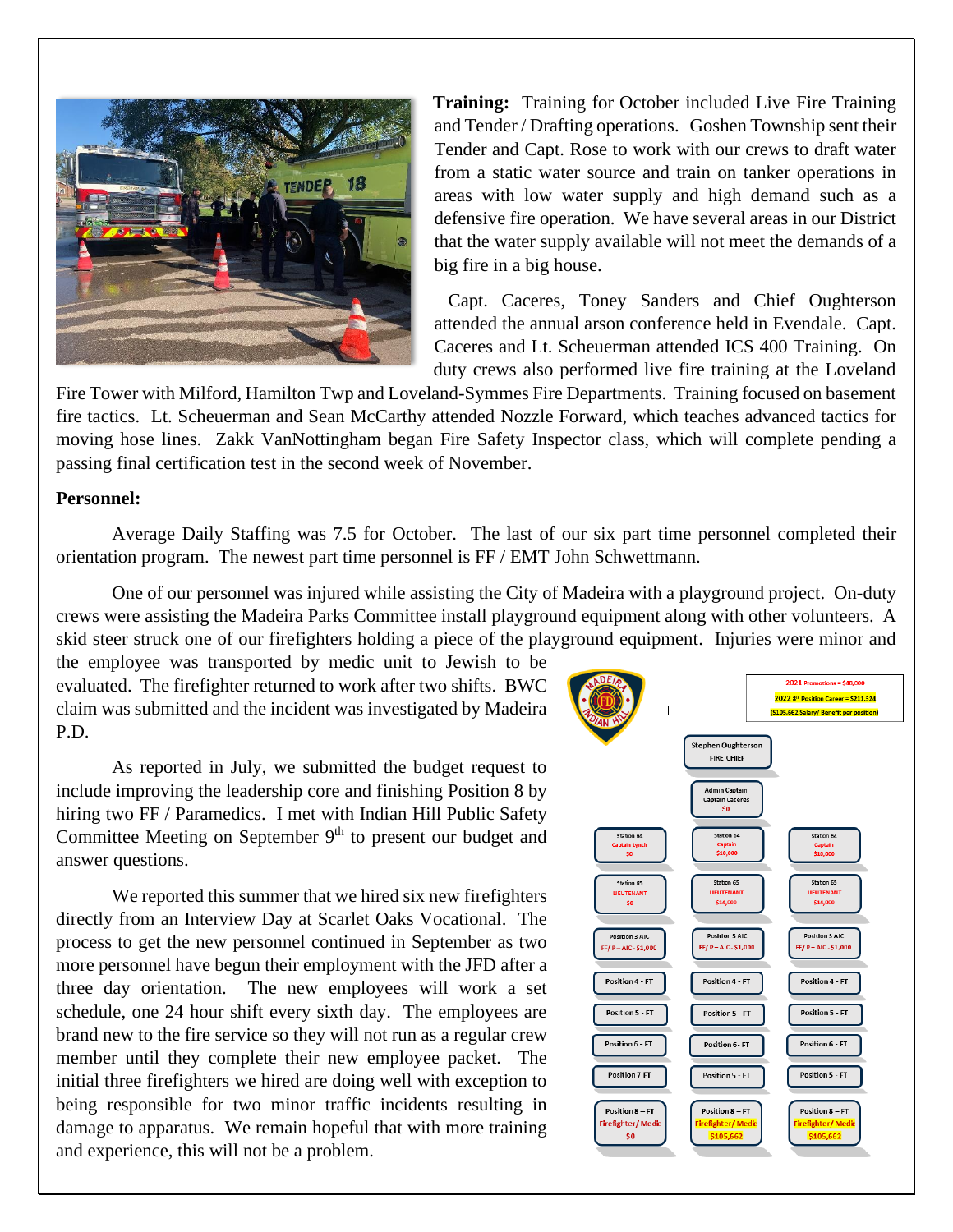#### **Budget:**

We currently are still under budget for 2021 by 4.3% or \$177,946 from the \$4.073M 2021 budget request. As stated in the July Activity Report, we have given both cities our budget request after the Board of Trustees approved my request. The budget request was turned in to both cities which represents an overall increase of just under 5% over 2021. My staff and I worked hard to reduce the overall effect on the budget request for both cities. A bulk of the increase in the budget is a result of the contractual and non-contractual raises for our bargaining unit employees, the administrative staff and our part time employees. All positions are budgeted for 3% raises.

**Projects:** We continue to work on several projects regarding apparatus and personnel deployment:

- **Engine:** The Engine Committee completed their research and have made a decision for a vendor regarding the pumper purchase. The committee will present their recommendation to the MIHJFD Board of Trustees on Monday, November 8 at the regular board meeting. The committee had three very good products to chose from and we will announce the board's decision soon after the meeting.
- **Engine Justification:** As a reminder, we are researching the engine to purchase prior to 2022 as scheduled for the following financial reasons
	- o Pre-payment will earn 3-5% interest on capital funds versus .001% interest being earned in Capital Account.
	- o COVID has significantly delayed production times, we need to secure our spot in the queue
	- o Beat the 4-6% 2022 price increases
- **Smoke Detector Blitz:** The Joint Fire District's first Annual Smoke Detector was a success. Our goal is to ensure that all residents within the district have at least one working smoke detector. This year we focused our efforts to locations where we believe residents could use our help the most. Half of first day was spent knocking on every door within the mobile home park located on Dawson. The remaining half of that day was spent knocking on every door on the following streets Rosecrest, Eleck, Kencrest, Strifeler, and portions of Maple, Southside, Summit, Fowler, and Wallace. The second day saw the completion of Maple, Southside, Summit, Wallace, Maxfield, and Fowler to Euclid. The firefighters also knocked doors on Berwood, Homart, and Jethve. During the Blitz, our firefighters replaced non-working and out of date detectors, installed new detectors, changed batteries, tested CO detectors, and handed out educational pamphlets related to smoke detector placement and use. In addition, the firefighters gained working knowledge of the district by identifying potential dangers such as hoarder conditions and solar panels on rooftops.
	- o 414 Residences Contacted
	- o 93 Smoke Detectors distributed
	- o 23 Batteries replaced
	- o 85 Pamphlets handed out
	- o 3 CO Detectors Checked
- **Department Events:** We continue to plan for upcoming department events scheduled to take place. As mentioned above, the Family Picnic was a success:
	- o **Retiree Lunch:** Friday, December 3rd at Station 64 Indian Hill
	- o **Breakfast with Santa:** Saturday, December 11<sup>th</sup> at Station 64 Indian Hill
	- o **Holiday Party:** Saturday, December 11<sup>th</sup> at Livingston Lodge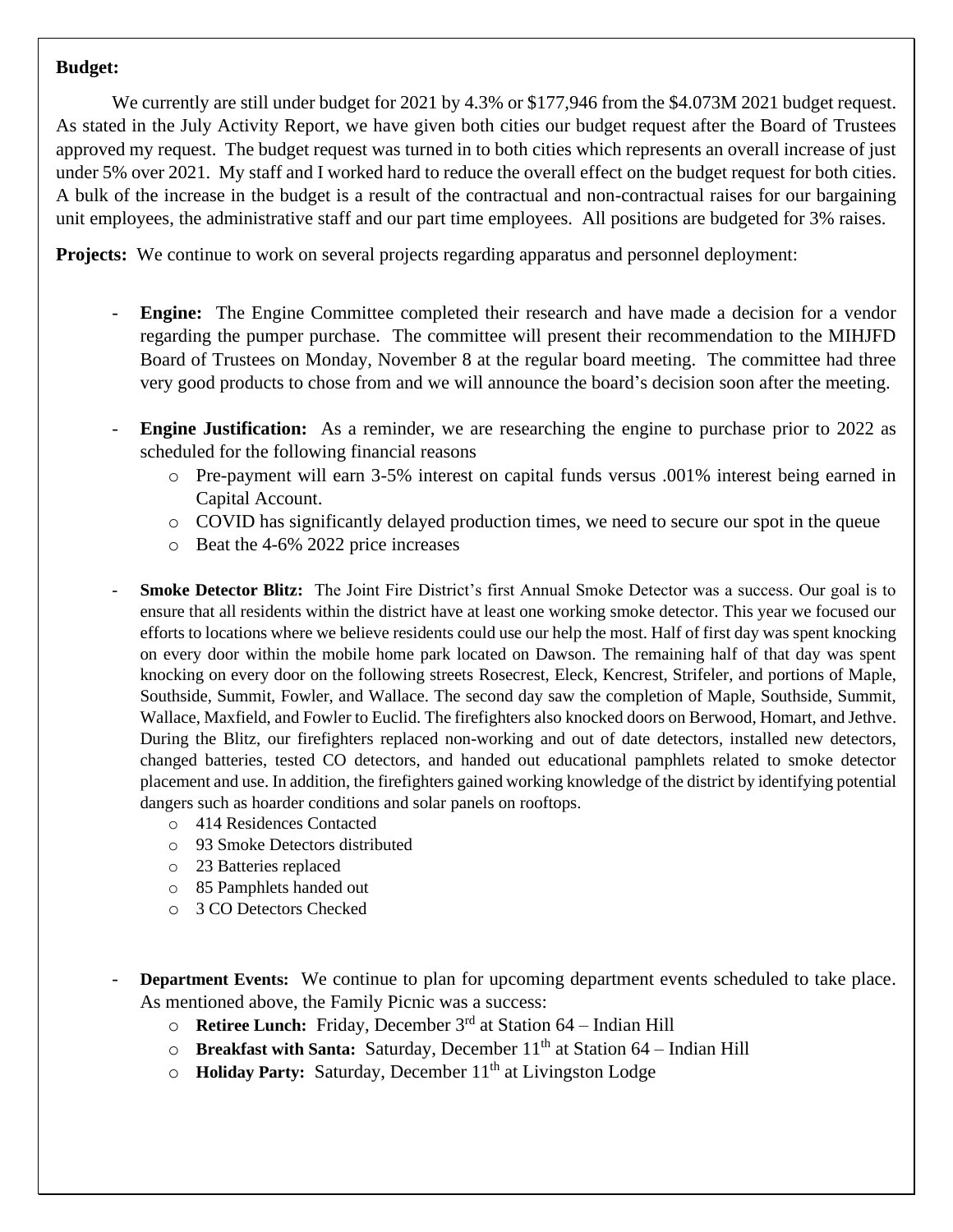| Count of Incident Type                        | <b>District</b> |                |                 |                    |
|-----------------------------------------------|-----------------|----------------|-----------------|--------------------|
| Incident Type                                 | Indian<br>Hill  | Madeira        | Out Of District | <b>Grand Total</b> |
|                                               |                 | 1              |                 | 1                  |
| Alarm system sounded due to malfunction       |                 | 1              |                 | 1                  |
| Building fire                                 |                 |                | 1               | 1                  |
| Carbon monoxide detector activation, no CO    | 2               | 1              |                 | 3                  |
| CO detector activation due to malfunction     |                 | 1              |                 | 1                  |
| Detector activation, no fire - unintentional  | 1               | 1              |                 | $\overline{c}$     |
| Dispatched & canceled en route                | 6               | $\mathfrak{D}$ | 4               | 12                 |
| Excessive heat, scorch burns with no ignition |                 | 1              | 1               | $\mathfrak{D}$     |
| False alarm or false call, other              | 4               |                |                 | 5                  |
| Gas leak (natural gas or LPG)                 | 1               | 3              |                 | 4                  |
| Gasoline or other flammable liquid spill      | 1               |                |                 | 1                  |
| Good intent call, other                       | 1               | 1              |                 | $\overline{2}$     |
| Lightning strike (no fire)                    |                 | 1              |                 | 1                  |
| Outside rubbish fire, other                   |                 |                |                 | 1                  |
| Outside rubbish, trash or waste fire          | 1               |                |                 | 1                  |
| Smoke detector activation due to malfunction  | $\mathfrak{D}$  | 1              |                 | 3                  |
| Smoke or odor removal                         |                 |                |                 | 1                  |
| System malfunction, other                     |                 |                |                 | 1                  |
| Unintentional transmission of alarm, other    |                 | 1              |                 | 1                  |
| Water & ice-related rescue, other             |                 |                | 1               | 1                  |
| <b>Grand Total</b>                            | 19              | 19             | 7               | 45                 |

### **October 2021 Fire Data**

## **OCTOBER EMS RUN DATA**

| <b>EMS RUNS</b>         | <b>JAN</b> | <b>FEB</b> | <b>MAR</b> | <b>APR</b> | <b>MAY</b> | <b>JUNE</b> | <b>JULY</b> | <b>AUG</b> | <b>SEP</b> | <b>OCT</b> | <b>TOTAL</b> |
|-------------------------|------------|------------|------------|------------|------------|-------------|-------------|------------|------------|------------|--------------|
| <b>MEDIC 64</b>         | 29         | 29         | 27         | 37         | 42         | 30          | 38          | 38         | 48         | 42         | 360          |
| <b>MEDIC 65</b>         | 86         | 78         | 74         | 80         | 89         | 79          | 90          | 92         | 101        | 86         | 855          |
| <b>MADEIRA</b>          | 84         | 85         | 72         | 87         | 98         | 77          | 93          | 93         | 103        | 100        | 892          |
| <b>INDIAN HILL</b>      | 29         | 18         | 24         | 29         | 30         | 27          | 27          | 26         | 31         | 22         | 263          |
| <b>MUTUAL AID Given</b> | 2          | 3          | 5          | 5          | 8          | 7           | 8           | 9          | 13         | 6          | 66           |
| <b>MUTUAL AID Recyd</b> | 5          | 8          | 4          | 7          | 4          | 8           | 1           | 1          | 2          | 3          | 43           |
| <b>MONTHLY TOTAL</b>    | 115        | 106        | 101        | 121        | 136        | 111         | 128         | 128        | 147        | 128        | 1221         |
| <b>YEAR TO DATE</b>     | 115        | 221        | 322        | 443        | 579        | 690         | 818         | 946        | 1093       | 1221       |              |
|                         |            |            |            |            |            |             |             |            |            |            |              |
|                         | 99         | 69         | 90         | 78         | 87         | 109         | 108         | 97         | 127        | 116        |              |
|                         | 99         | 168        | 258        | 336        | 423        | 532         | 640         | 737        | 864        | 980        |              |